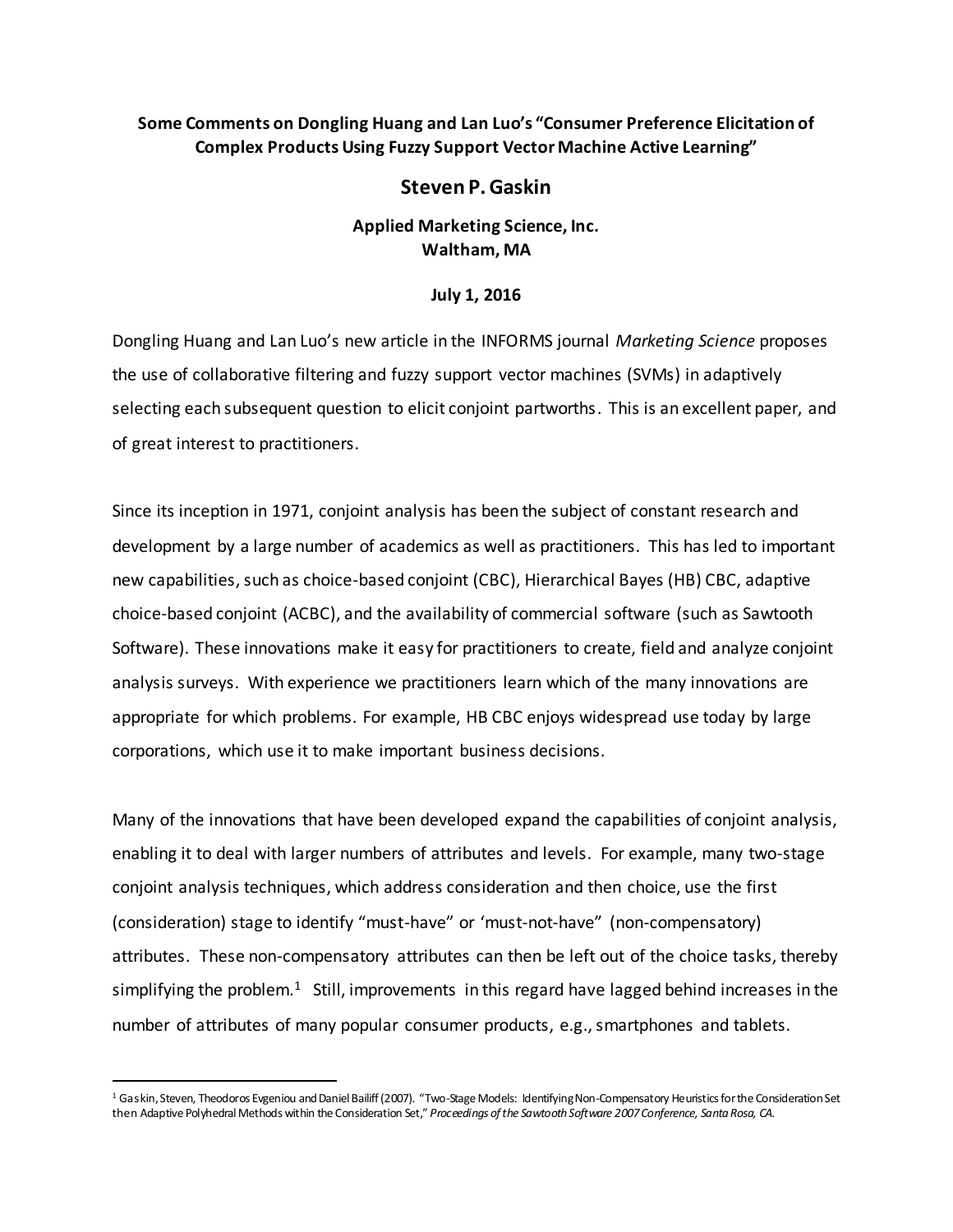Fortunately, many problems enable practitioners to hold "all else equal," but some problems require the analysis of more attributes and levels.

Other innovations have come about due to a desire to model the consumer decision process. By observing whether or not respondents would consider a set of product profiles, decision heuristics can be identified that lead to the consideration sets observed.<sup>2 3 4</sup> Operations Research (OR) methods have also been applied to conjoint analysis. Rather than using a regression model on the complete set of choices to develop partworths, OR methods are used in adaptive conjoint (where questions asked are based on previous answers) to reduce the size of the solution's feasible region, question by question. This is done until a globally optimal set of partworths is identified. Until recently, though, getting the next question from the algorithm quickly enough so that the respondent does not have to wait too long between questions has been a challenge when there are many attributes and levels.

When there are a large number of attributes and levels, one question that can arise for some types of studies is, what are the various decision processes consumers use when making a purchase? What attributes do they evaluate, and how? Min Ding and coauthors have done a good deal of research on this topic, and have come up with a way to elicit and evaluate decision rules in an unstructured way.<sup>5</sup>

Dongling Huang and Lan Luo's "Consumer Preference Elicitation of Complex Products Using Fuzzy Support Vector Machine Active Learning" fits into this research stream very nicely. It enables adaptive trade-off questions to be formulated quickly, thereby minimizing delays for respondents. The fuzzy SVM –based method can handle products with many more attributes/attribute levels than current adaptive conjoint methods, which provides practitioners with a useful solution for preference elicitation of complex products. Because the

 $\ddot{\phantom{a}}$ 

<sup>2</sup> Hauser, John R., Min Ding and Steven P. Gaskin (2009). "Non-compensatory (and Compensatory) Models of Consideration-Set Decisions," *Proceedings of the Sawtooth Software 2009 Conference, Delray Beach, FL*

<sup>3</sup> Daria Dzyabura and John R. Hauser, "Active Learning for Consideration Heuristics," Marketing Science, 30, 5 (September-October), 801-819. 4 John R. Hauser, Olivier Toubia, Theodoros Evgeniou, Rene Befurt, and Daria Dzyabura (2010), "Disjunctions of Conjunctions, Cognitive

Simplicity and Consideration Sets," Journal of Marketing Research, 47, (June), 485-496.

<sup>5</sup> Ding, Min, John Hauser, Songting Dong, Daria Dzyabura, Zhilin Yang, Chenting Su and Steven Gaskin (2011). "Unstructured Direct Elicitation of noncompensatory and Compensatory Decision Rules," *Journal of Marketing Research*, Vol. 48 (February), 116-127.